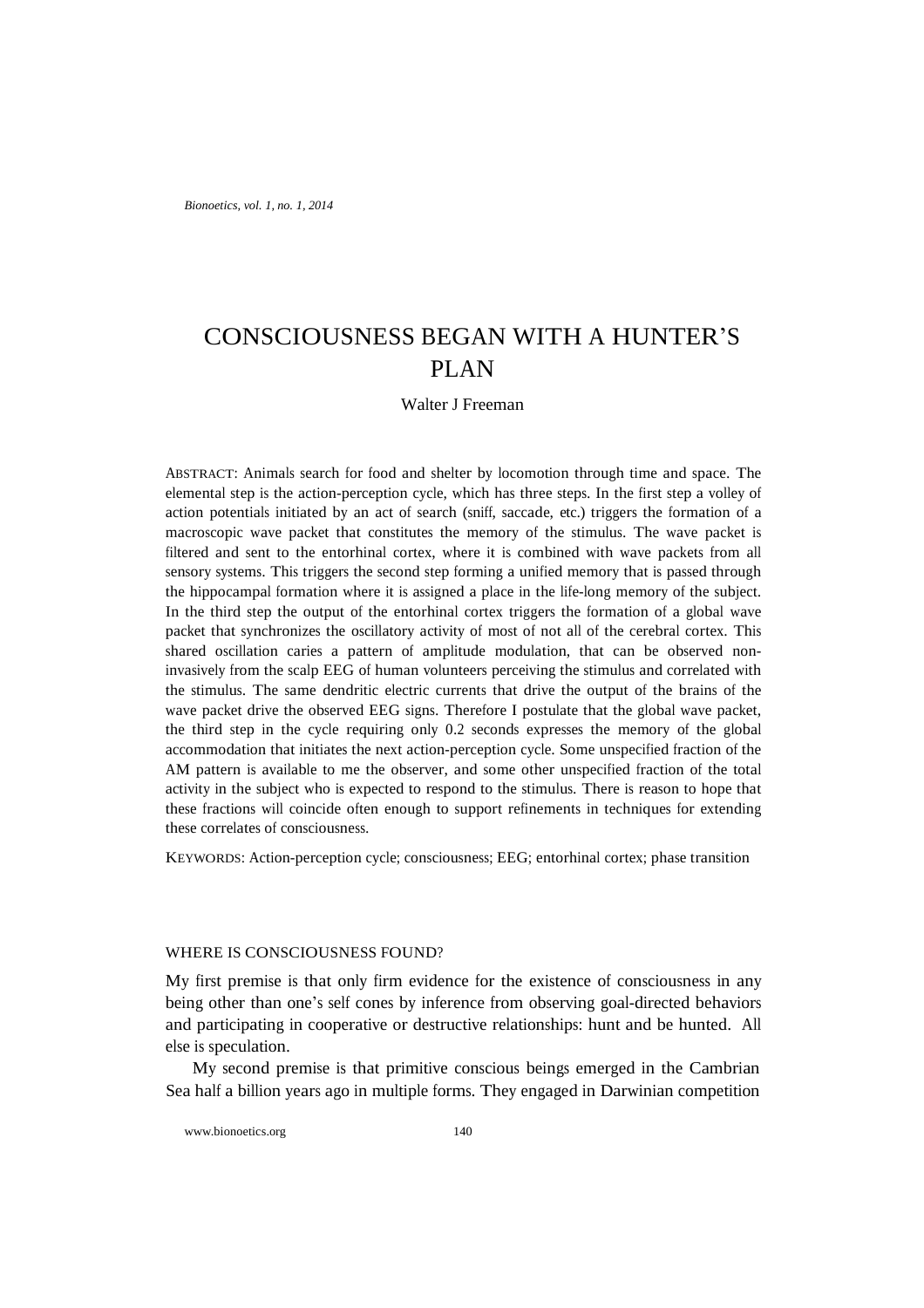of eat or be eaten and thereby evolved increasing complexity. William James postulated that the advance took the form of "… an organ added for the sake of steering a nervous system grown too complex to regulate itself." [James 1879, p. 18]. Thee necessary though not sufficient condition for emergence was growth in the sizes of the brains and bodies that are exemplified by the sizes of organisms with which today we car engage on terms of accessibility. Some 200 million years later the first vertebrates emerged with a significant concentration of neurons in the primordial forebrain (Figure 1) consisting of the two hemispheres enclosed in a helmet-like skull. The anterior third of each hemisphere was sensory (predominantly olfactory), the lateral third was motor (mainly for the jaws), and the medial third was for navigation (the primitive hippocampal formation).



Figure 1

At the center of each hemisphere was a small transitional area labeled "TA" by Herrick [1948], which received input from other sensory systems (vision, audition and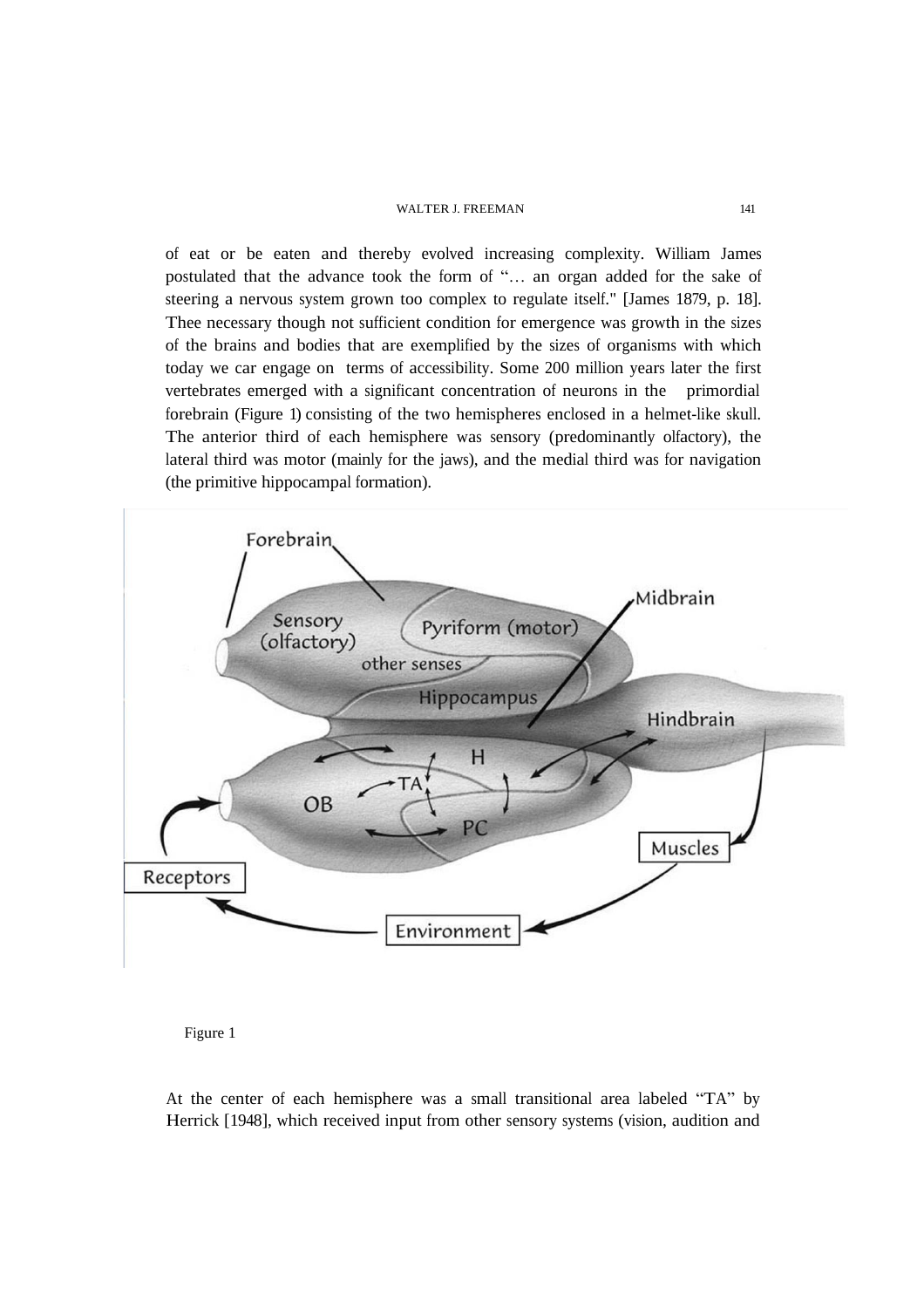#### BIONOETICS 142

body). As brains evolved, this area greatly expanded while preserving the close functional connections with each other in a ring along the edge of each hemisphere, which has been retained as the limbic system. The organization of the brain makes sense only when it is seen as having been shaped by the requirements for phylogenetic and embryological unfolding. From this perspective the topological center of the forebrain is not the thalamus but the entorhinal cortex, which was the first six-layered neocortex to emerge at "TA" from the three-layered primitive allocortex. Neocortex with its potential for avast surface area expanded the arms race and the importance of consciousness as the weapon of choice.

My third premise is that the "organ" added by evolution was neuropil, which is a sheet of neurons and neuroglia that are densely packed and interconnected by innumerable channels conducting chemical and electrical fields of energy, and by specific mechanisms of engagement of neurons in dyadic pairs through synapses. The tissue contains the cell bodies of the neurons and neuroglia and a capacious capillary network that brings oxygen and nutrients and removes carbon dioxide, heat, and other waste products from the extremely high rates of metabolism. The neurons typically form layers and palisades with dendrites aligned perpendicularly to the sheets called laminated neuropil, which is better known in vertebrate brains as cerebral cortex.

Neuropil is found in all vertebrates and in the more behaviorally sophisticated invertebrates, such as cuttlefish among mollusks and bees among arthropods. Interactions are en masse, owing to the extreme packing density of the cells and their dendrites and axons. The dynamics must be described by use of continuous variables in space, time and energy in differential equations or equivalent [Freeman 1975]. Neuropil embeds neural networks with discrete synaptic dyads. Two levels of function are required. At the microscopic level the dynamics of neurons and synapses is observed by recording action potentials of small representative sample of cell bodies and axons. At the macroscopic level the dynamics or neural populations is observed by recording EEG waves generated by hundreds of millions of neurons. I postulate that the dense activity of neuropil expressed in continuous macroscopic images is required by brains in order to construct and express the memories that humans experience in their customary richness of detail. My goal in this report is to make the case that consciousness grew from the need for food, sex and shelter, that neuropil provides the mechanism, and that the neural operations are observed subjectively in awareness and objectively in wave patterns from EEG signals.

# A CANDIDATE FOR A RELIABLE NEURAL CORRELATE OF CONSCIOUSNESS

From these premises it follows that Consciousness is a biological process that is sustained by coordination of activity in many parts of the brain of a subject who is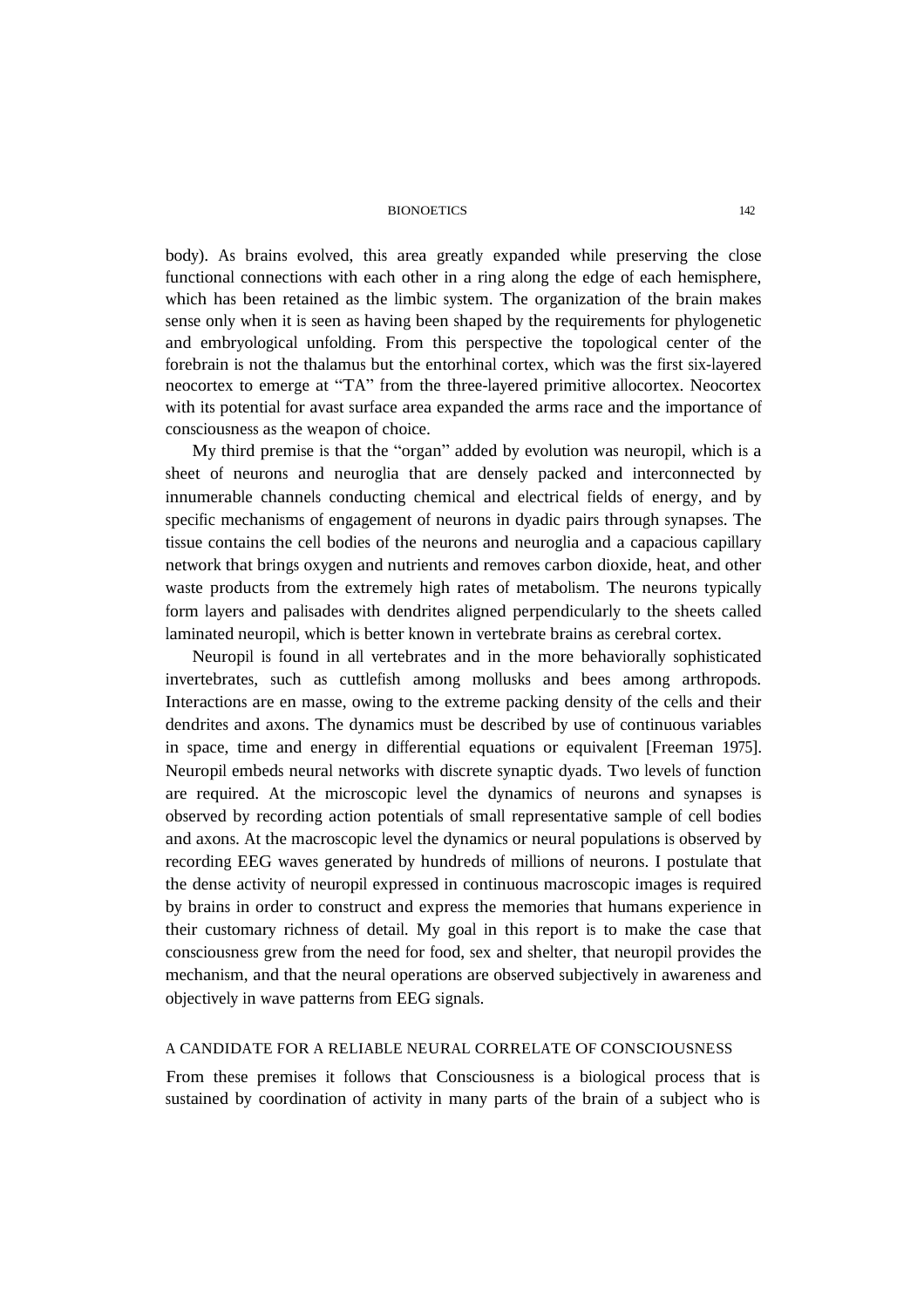engaged in an action of searching for information that it needs to cope with its environment. The element of search is the action-perception cycle or "intentional arc" of Merleau-Ponty (1949/1962). The neuron populations sustaining the process generate electrical signs of activity while doing the work of directing the search. These signs are the action potentials of axons and the field potentials of dendrites, which are recorded as EEGs and LFPs from sensory, motor and limbic cortices during a single sniff comprising an action-perception cycle, specifically in one of the sniffs in the time segment between the onset of a conditioned signal (CS) and the onset of the following conditioned response (CR) in behavioral testing.

I choose the olfactory sensory system as my example, because it was the first to evolve, and thereby offered an archetype for development of adaptations of cortical dynamics in all sensory ports. Each inhalation is correlated with a wave packet, that is, a burst of 3-5 cycles of gamma activity in the EEG [Freeman, 2001], which was the sign of synchronization of the entire olfactory system and all its parts. Thereby it gave the opportunity to test the hypothesis that the bulb coded odorants spatially, by recording the EEG simultaneously from 64 electrodes in an 8x8 array serving as a window to detect spatial amplitude modulation (AM) of the gamma wave. Indeed the results proved that gamma waves and beta waves as well over a broad range of frequencies carried AM patters that could be classified and categorized with odorants, but only if the subjects learned to respond to them as CSs through reinforcement training in classical or instrumental paradigms. It turned out that the AM pattern was not a representation of the stimulus; it was the sign of the memory of the CS, which changed with experience from each trial set to the next.

This insight led the way to investigation of AM pattern formation in the EEGs of the somatic, auditory and visual cortices [Barrie et al., 1996], which confirmed the hypothesis that all these systems worked the same way. A volley of action potentials from excitation of sensory receptors by CS in an action-perception cycle triggered the formation of an AM pattern of a gamma wave packet that carried the memory of the CS. The memories were updated by the input volley and stored locally while being transmitted broadly and most importantly to the entorhinal cortex. There the memories are combined into a multimodal memory, by virtue of the fact that they all have the same form of feature vectors that can be integrated by vectorial concatenation, thus ensuring the unity of perception from an action-perception cycle.

The construction of the meaning of the multimodal memory requires multiple samples in sequence. The subject must remember the strength of odor long enough to compare it with the next sample. It must also remember where it was and when it sampled, and what action in chose at the previous sample, and it must have confirmation by proprioception from the somatosensory system that the intended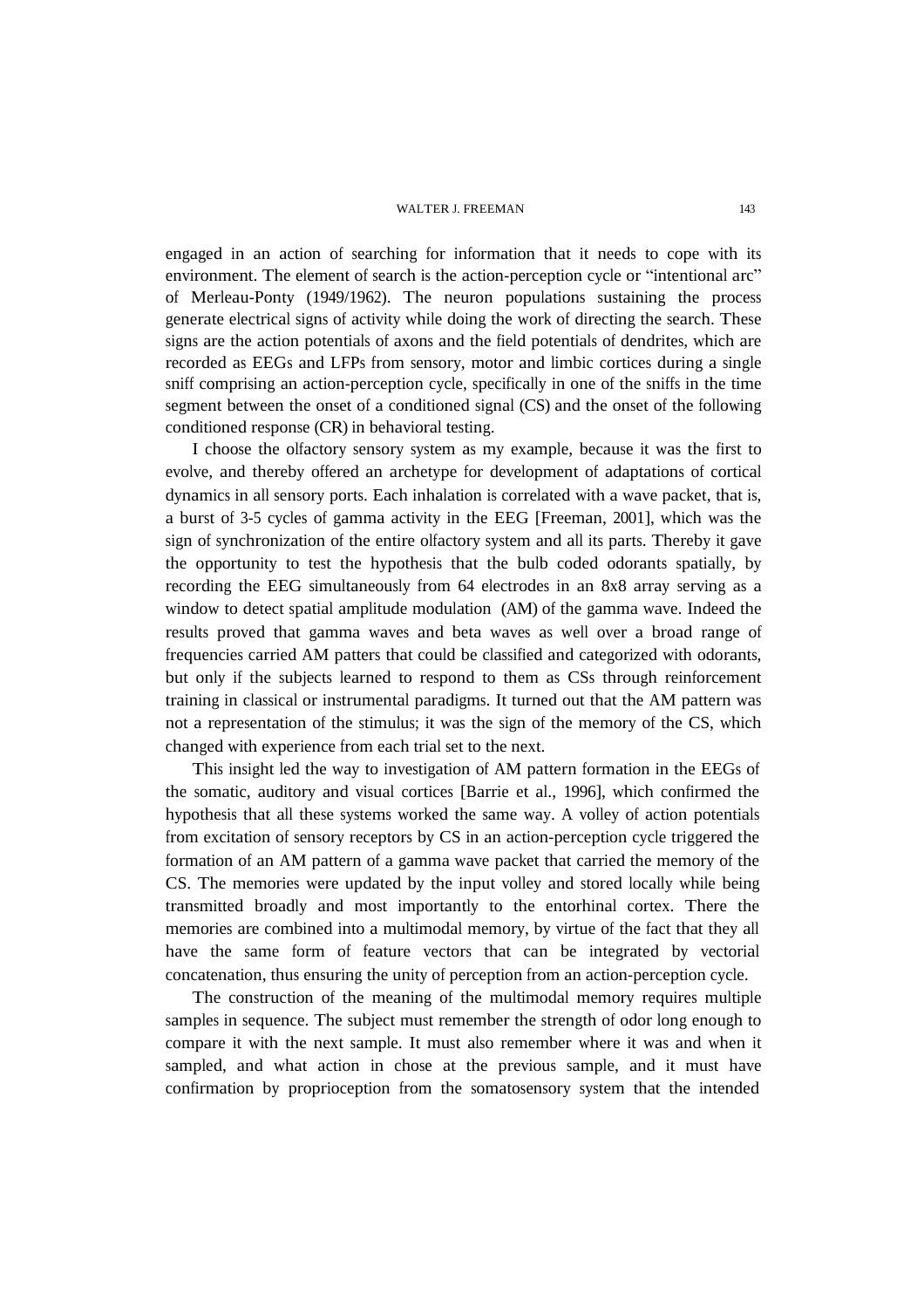#### BIONOETICS 144

action was actually taken, in order to determine what to do in the next cycle. All this is the work of the hippocampus. Space-time labeling is required for every sensory modality, which explains why the primitive architecture of the primordial vertebrate brain has been retained in the limbic system of mammals. It also explains why perception is necessarily cinematic. Each new percept has no meaning until it is embedded in the life history of the subject, and that takes time and memory.

The hippocampus completes the action-perception cycle by returning the labeled percept to the entorhinal cortex. The onset of the next action-perception cycle is contingent on the brain making optimal use of the updated percept to prepare for the next act of exploration following that just completed. The preparation includes updating the directional stance of strategic action planning, the tactical adjustments of motor components, the pre-afferent priming of focused sensitivity in every primary sensory cortex in the accord with the latest information from the same and every other primary sensory cortex, and recruitment of the entirety of experience stored in the neuropil. All this must be done in little more than a tenth of a second.

## THE HIDDEN SECRET OF CONSCIOUSNESS

My hypothesis holds that a known stimulus triggers a sequence of three phase transitions [Ruiz et al., 2010]. In the first transition the cortex receiving the CS shifts abruptly from a gas-like phase to a liquid-like phase at a high level of energy density and transmits the local memory of the CS to the entorhinal cortex. The second phase transition is in the entorhinal cortex, which is triggered by the integration of the signals from all of the sensory systems. The third phase transition is triggered by the entorhinal cortex under the influence of the hippocampus and related parts of the medial temporal lobe

All three of these transitions manifest a change in the neuropil from a gas-like, lowdensity, incoherent noise-like activity to a narrow-band, energy-intensive, synchronized oscillation. In each step the synchronized wave has the capacity to carry a high-dimensional pattern, to which all synchronized neurons might contribute their increments of memory. The range in size of AM patterns from local to global indicates that the transitions are independent of size, hence scale-free, and can include the entire neuropil of the cerebral cortex. This astonishing fact, that a global interactive field can form in a few msec, persist for a tenth of a second, dissolve, and form again, calls for a bold hypothesis. The global phase transition suggests the simultaneous adaptation and assimilation by each sensory and motor cortex of its content with every other cortex through the channels created by the synchronizing field. The neural mechanism of interaction by fields, as postulated by Wolfgang Köhler (1940), Karl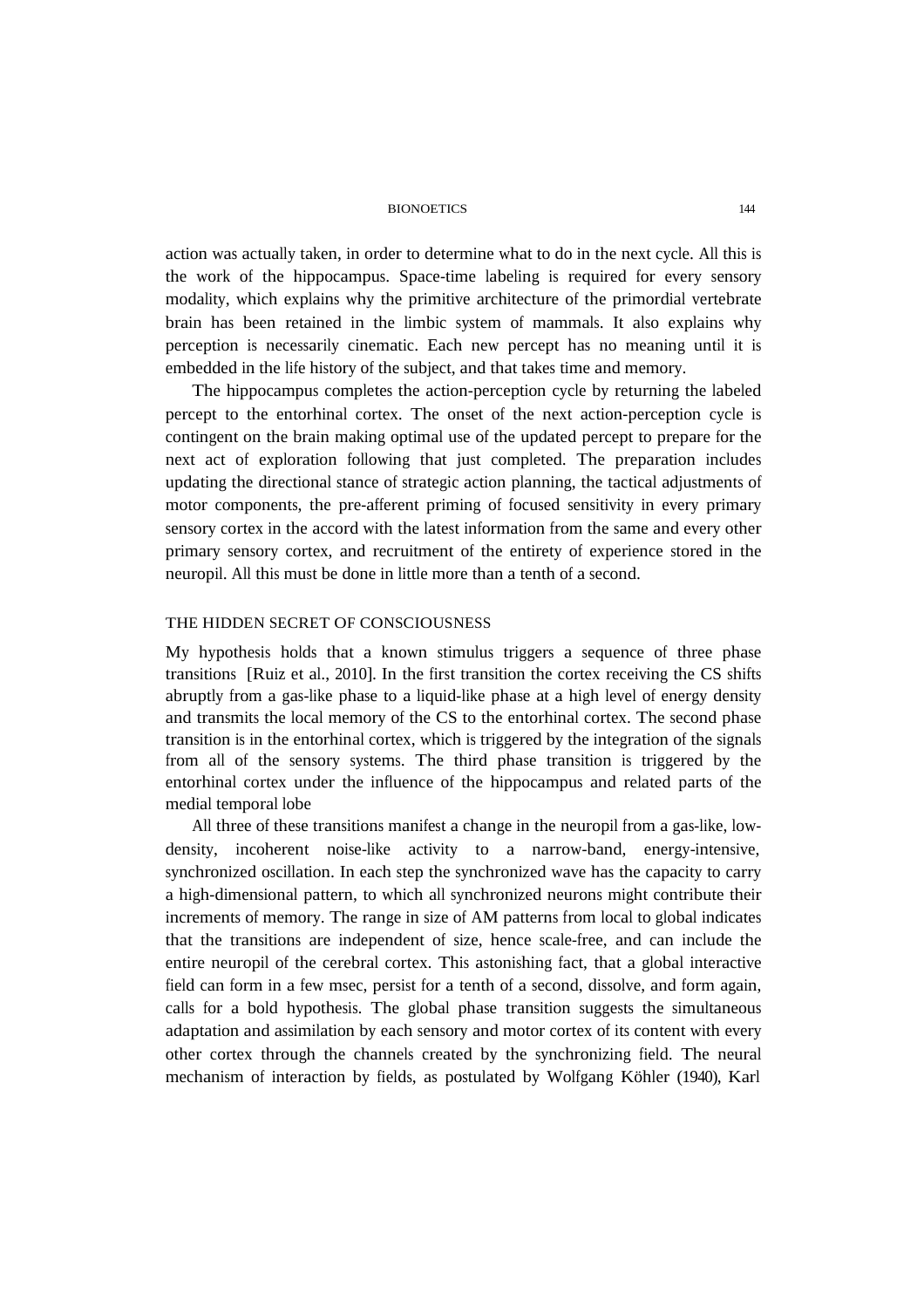Pribram (2013) and others, can in principle explain how the brain can choose a coordinated an action for the body to take, and prime all sensory cortices on what new sensory input to expect, and do this in the time duration from one sniff to the next This suggests that the duration of a wave packet can serve as a measure of William James' "now" in psychological time.

The experimental evidence for this global cooperation has come from a standard clinical 64-channel recording of scalp EEG from six volunteers. [Ruiz et al., 2010]. The subjects were asked to attend to sequences of somatic and visual stimuli in randomized order, and to press a button whenever a specified combination occurred. Beta and gamma bursts were located in the CS-CR interval, and the AM pattern of each burst was measured and expressed as a point in measurement space. The AM patterns in scalp EEG gave a tight cluster of points at minimally three successive time segments in the CS-CR interval, which were significantly classified as correlated with the presentation of the specified CS. The important finding was that the classifying information in the EEG was not localized, Systematic search by removing randomly chosen signals from the 64 electrodes showed that each electrode gave a signal that had no more or less value than any other signal for classification. Why was this important? It proved that the memory signaled by the EEG was spatially distributed over the extent of the synchrony of the carrier wave. It was crucial because each cortex sent its readout to many targets, and every target got the same full readout as every other. My logic is that since the EEG presents information to me about the stimulus, that information is also contained in the firing patterns of neurons in the neuropil, whose firing is controlled by the dendritic currents that contribute to the EEG.

This simple non-invasive experiment has been reproduced by recording from the scalp with different space and time scales, and with different methods of locating the beta-gamma bursts [Freeman and Quian Quiroga, 2013]. Obviously multiple bursts overlap with differing AM patterns in the multichannel EEG recordings, with varying start and end times. The brevity of the wave packets makes them difficult to capture by trolling through the data with digital filters. The design of optimal adaptive filters is the first of the Grand Challenges faced by neuroscientists seeking to explain consciousness.

The second Grand Challenge is to explain how each global AM pattern condenses over the entire cortex within the time span of a quarter cycle of the carrier frequency, for example 5 msec for a 50 Hz burst, how it sustains its action for 3 to 5 cycles (60-100 msec), and how it is evaporates quickly to organize the next wave packet that implements the action-perception cycle. These events exceed the capacity of conventional neurophysiology for explanation. Clearly the cerebral cortex maintains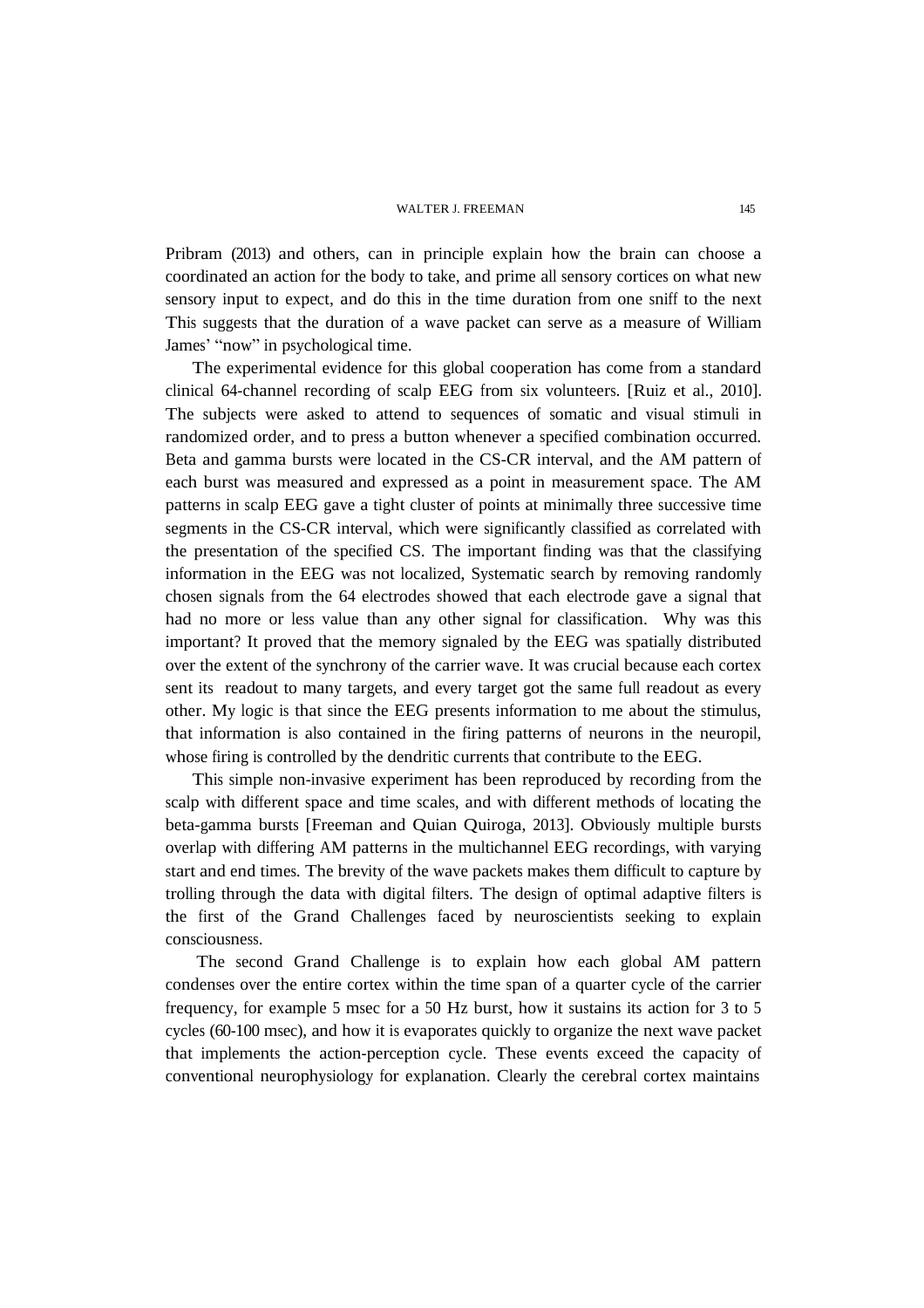#### BIONOETICS 146

itself in a critical phase of chaotic disorder, from which it can transit to an ordered phase with controlled dissipation of energy for patterned firing needed to cope with environmental contingencies. An salient possibility is that the phase transition can be modeled using the formalism for the Bose-Einstein condensate [Freeman and Vitiello, 2008; Marshall, 1989] as s a heuristic metaphor to help explore these macroscopic phenomena, perhaps to explore the role of water dipoles in massive synchronization of firing in the neuropil by ephapsis [Anastassio et al., 2011].

Another approach will be to use fMRI and other imaging techniques to measure the energy used for the construction of knowledge from information that has been collected by the action-perception cycle can be indexed by measurement of the betagamma bursts. It is well known that brain function is extremely energy-intensive. Cortex dissipates metabolic energy at rates ten times greater per unit mas than other organs in the body. By using the Carnot cycle to define our state variables, we can begin to explore more deeply the metabolic cost of consciousness [Capolupo et al., 2013].

The third Grand Challenge is David Chalmer''s [1996] "hard problem" of finding a causal relation for consciousness, whether it is proactive, enactive, judgmental, or epiphenomenal. The problem is best left to philosophers.

## **CONCLUSION**

In the Darwinian competition for survival and procreation the greatest asset is a clear understanding of a problem to be solved is a concise organization of information about the situation of the body in an environment requiring action. The mechanism is provided by the action-perception cycle, which emerged over the past half billion years as the meams for mobilizing energy in brains to bring to bear on an impending crisis the most relevant portions of a subject's experiential resources. My hypothesis is that the summary action is expressed in a global field of synchronized oscillation, which will shape the next action. My conjecture is that we experience this wave packet as consciousness. How and why it comes in the form that it does are "hard problems" for debate. From the biological standpoint we have work to do. We have only recently acquired the tools and the brain theory that are essential for successful exploration. We need not reify consciousness into a force of nature or a property of matter. Rather wee need to improve our filters so as more effectively to decompose our EEG data and measure more precisely the wave packets and the phase transitions, when the cortex briefly switches from exponential time to polynomial time, in order to concentrate metabolic energy into dynamical structure. Brain science now ever more clearly poses problems in basic physics, for which the solutions may require major modification of the methods of modeling that have been devised for modeling other collectives of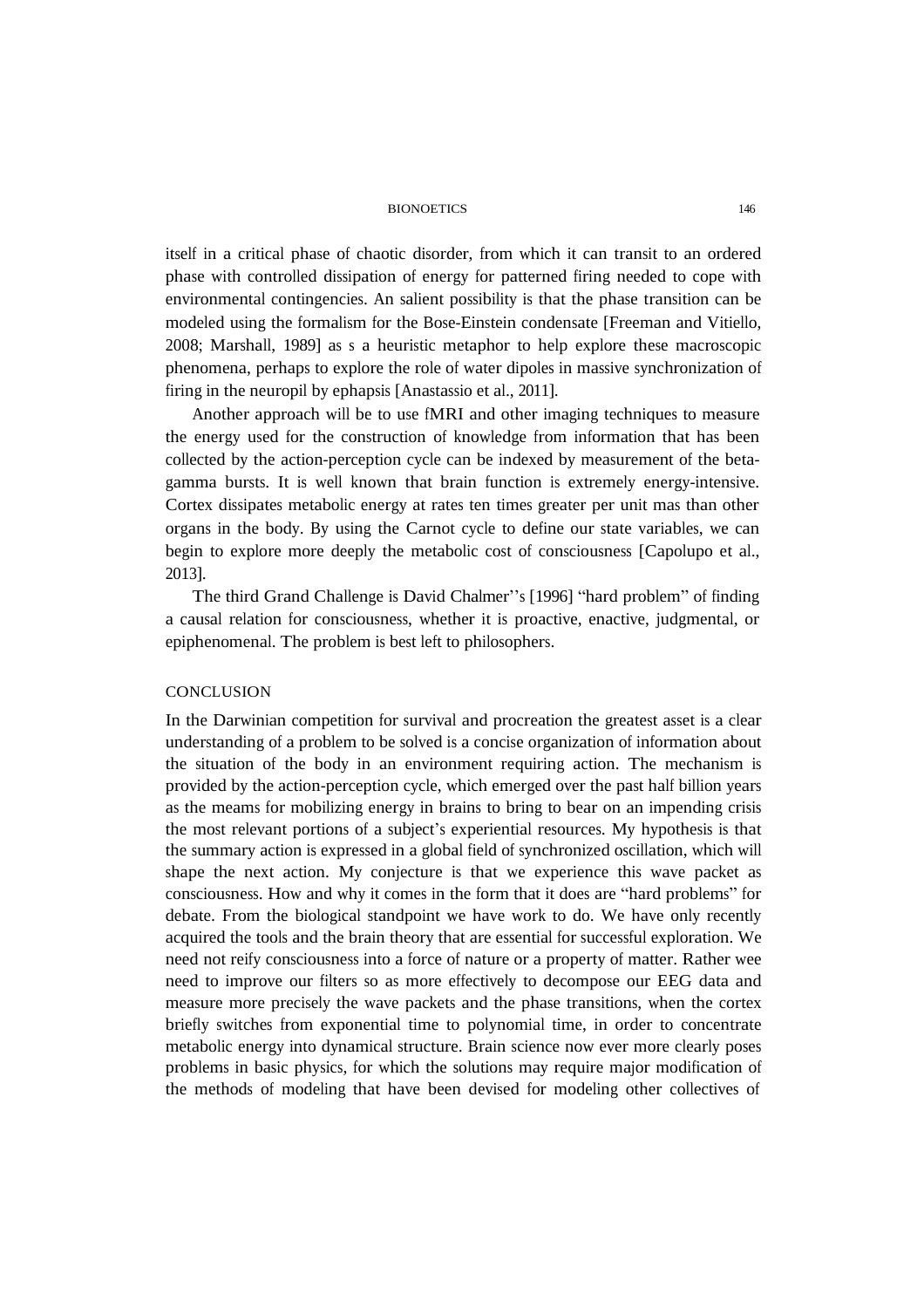matter. In particular, neuropil is a unique form of matter that will require physicists to devise unique models. We need to overcome the limitations and treat EEG, ECoG and LFP as extremely complex signals, not noise, and realize their true value as everrenewing sources of information revealing how brains make up their minds.

> Division of Neuroscience Dept of Molecular & Cell Biology University of California at Berkeley Berkeley CA 94720 USA [dfreeman@berkeley.edu](mailto:dfreeman@berkeley.edu)

### REFERENCES

- Anastassiou CA, Perin R, Markram H, Koch C [2011] Ephaptic coupling of cortical neurons. *Nat Neurosci* 14:217–223.
- Barrie JM, Freeman WJ, Lenhart M [1996] Modulation by discriminative training of spatial patterns of gamma EEG amplitude and phase in neocortex of rabbits. *Journal of Neurophysiology* 76: 520-539.
- Buzsaki G (2003) *Rhythms of the Brain*. Oxford UK: Oxford UP.
- Capolupo A, Freeman WJ, Vitiello G (2013) Dissipation of 'dark energy' by cortex in knowledge retrieval. *Phys.Life Reviews*, on-line. DOI: 10.1016/j.plrev.2013.01.001
- Chalmers DJ (1996) *The Conscious Mind: In Search of a Fundamental Theory*. Oxford UK: Oxford UP.
- Freeman WJ (2001) *How Brains Make Up Their Minds*. New York: Columbia UP
- Freeman WJ (1975) *Mass Action in the Nervous System*. New York: Academic.

Freeman WJ (2011) Understanding Perception Through Neural 'Codes'. In: Special Issue on "Grand Challenges in Neuroengineering", *IEEE Trans Biomed Engin* 58 (7): 1884-1890. DOI: TBME-00851-2010.R1

- Freeman WJ and Quian Quiroga R (2013) *Imaging Brain Function with EEG*. New York: Springer.
- Freeman WJ, Vitiello G [2008] Dissipation and spontaneous symmetry breaking in brain dynamics. *J Physics A: Math, Theory* 41 – 304042 (17 pp) doi:10.1088/1751-